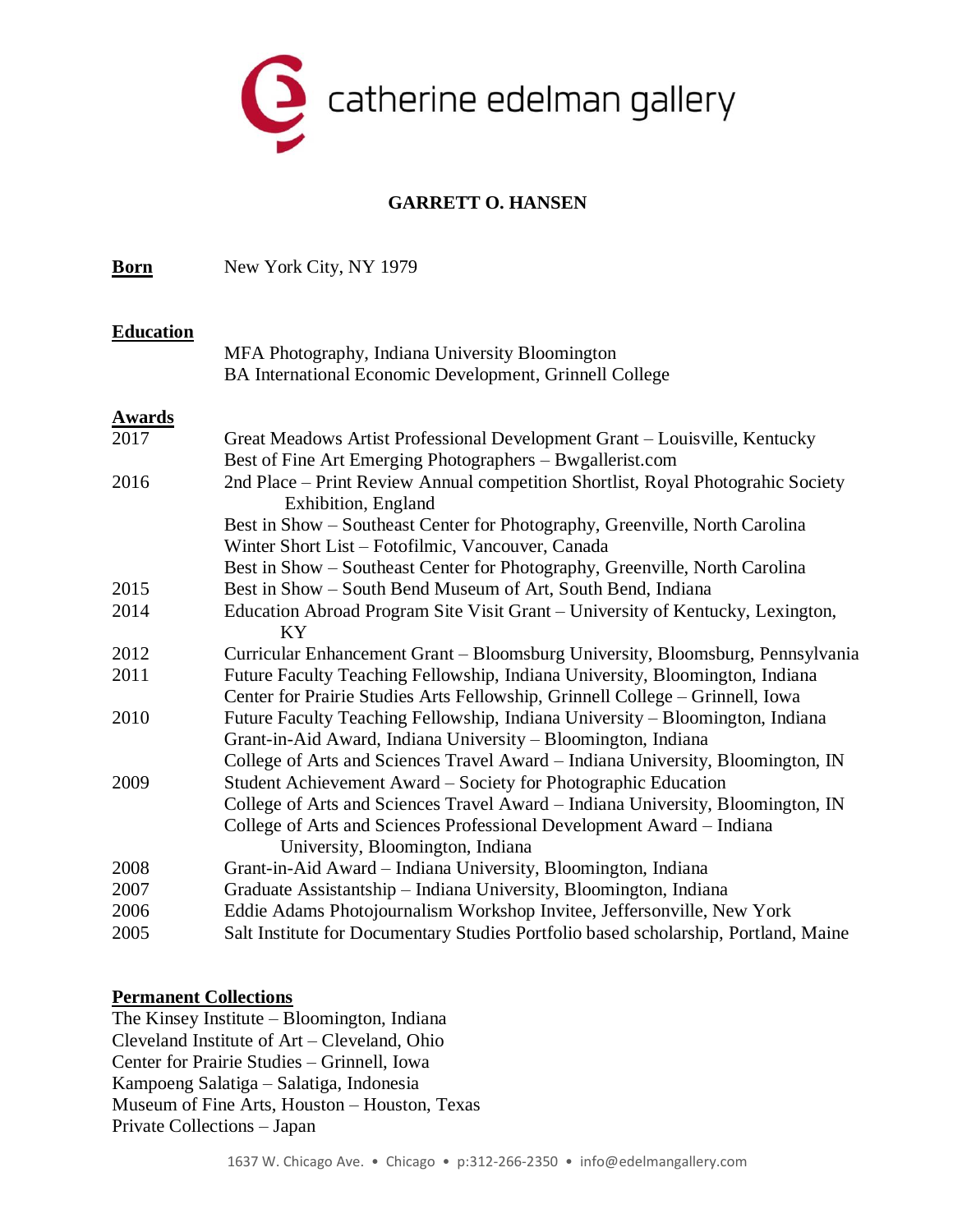# **Selected Solo Exhibitions**

| 2018 | "HAIL" Viewpoint Photographic Art Center, Sacramento, CA                    |
|------|-----------------------------------------------------------------------------|
|      | "HAIL" Studio Gallery, Dallas, Texas                                        |
| 2017 | "HAIL" Youngstown State University Gallery, Youngstown, Ohio                |
|      | "HAIL" Georgetown College Wilson Gallery – Georgetown, Kentucky             |
|      | "HAIL" Wiseman Gallery, Grants Pass, Oregon                                 |
|      | "HAIL" Vermont Center for Photography, Brattleboro, Vermont                 |
| 2016 | "HAIL" Neon Heater Gallery, Findlay, Ohio                                   |
|      | "Constructing Nature" Herb Aigner Gallery, Prairie Center for the Arts,     |
|      | Schaumburg, Illinois                                                        |
| 2015 | "HAIL" 35 Minutes Gallery, Tokyo, Japan                                     |
|      | "Partner and Passage" Silverspace Gallery, Asheville, North Carolina        |
| 2014 | "Men You Might Know" Rumah Noto, Salatiga, Indonesia                        |
|      | "Men You Might Know" Ohio State University School of Education,             |
|      | Columbus, Ohio                                                              |
| 2013 | "Partner and Passage" Tanto Tempo Gallery, Kobe, Japan                      |
|      | "Centralia" Hass Gallery of Art, Bloomsburg, Pennsylvania                   |
| 2012 | "Partner and Passage" Shinjuku Nikon Salon, Juna 21, Tokyo, Japan           |
|      | "Constructing Nature" Burling Gallery, Grinnell, Iowa                       |
|      | "Partner and Passage" Osaka Nikon Salon, Juna 21, Osaka, Japan              |
| 2011 | "Constructing Nature" Basile Gallery, Indianapolis, Indiana                 |
| 2010 | "In China" Minnesota State University Moorhead Gallery, Moorhead, Minnesota |

# **Selected Group Exhibitions**

| 2017 | "Dynamic Range" LUX Center for the Arts, Lincoln, Nebraska                     |  |  |  |
|------|--------------------------------------------------------------------------------|--|--|--|
|      | "FotoFilmic '16" Monash Gallery of Art, Melbourne Australia                    |  |  |  |
|      | "New Year Show" 35 Minutes Gallery, Tokyo, Japan                               |  |  |  |
|      | "4th Louisiana Biennial" SOD Gallery, Ruston, Louisiana                        |  |  |  |
|      | "FotoFilmic '16" Burrard Arts Foundation, Vancouver, Canada                    |  |  |  |
|      | "Targeted" Catherine Edelman Gallery, Chicago, Illinois                        |  |  |  |
| 2016 | "Bullets-Impact" Aker Gallery, Houston, Texas                                  |  |  |  |
|      | "Bullet Points" Griffin Museum of Photography, Winchester, Massachusetts       |  |  |  |
|      | "The Abstract Image" The Southeast Center for Photography, Greenville, SC      |  |  |  |
| 2015 | "Biennial 28" South Bend Museum of Art, South Bend, Indiana                    |  |  |  |
|      | "Control" Gallery 252, Washington, DC                                          |  |  |  |
|      | "FL3TCH3R Exhibit: Social and Politically Engaged Art" Reece Museum,           |  |  |  |
|      | Johnson City, Tennessee                                                        |  |  |  |
|      | "On Fruited Plains" Schneider Hall Gallery, Louisville, Kentucky               |  |  |  |
|      | "Throwing Light/Catching Shadows" Schneider Hall Gallery, Louisville, Kentucky |  |  |  |
|      | "Untitled" Inner Mongolia University, Inner Mongolia, China                    |  |  |  |
|      | "Artist Archive Exhibition" Lexington Art League, Lexington, Kentucky          |  |  |  |
|      | "New Alchemy" Georgetown College, Georgetown, Kentucky                         |  |  |  |
|      | "Photowork '15" Barrett Art Center, Poughkeepsie, New York                     |  |  |  |
|      | "Art Through the Lens" Yeiser Art Center, Paducah, Kentucky                    |  |  |  |
|      | "Joyce Elaine Grant Photography Exhibition" East/West Galleries, Texas Women's |  |  |  |
|      | University, Denton, Texas                                                      |  |  |  |
|      |                                                                                |  |  |  |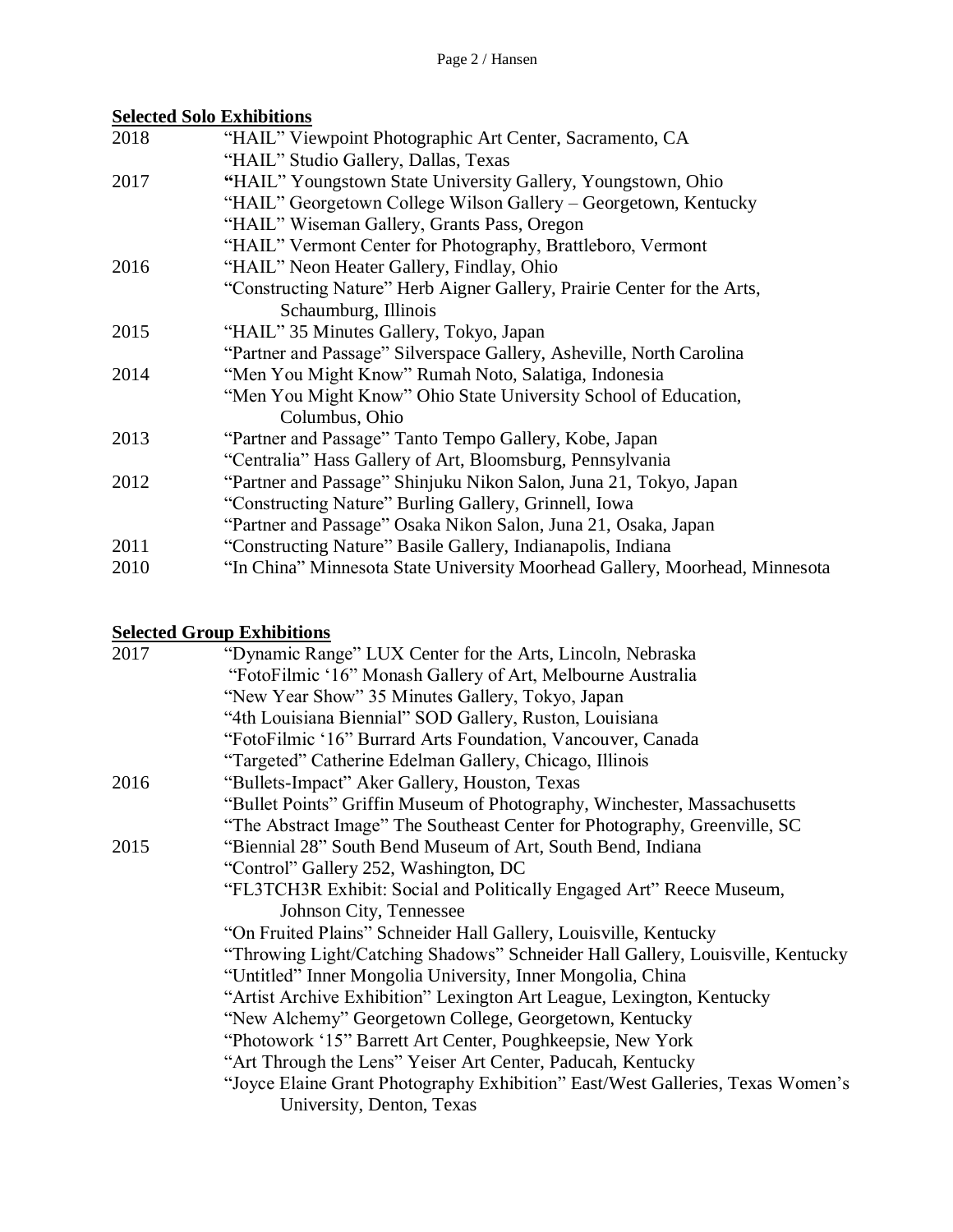|  | Page 3 / Hansen |
|--|-----------------|
|  |                 |

|      | "Nengajo" 35 Minutes Gallery, Tokyo, Japan                                 |
|------|----------------------------------------------------------------------------|
|      | "Close to Home" Lexington Public Library Gallery, Lexington, Kentucky      |
| 2014 | "Walking Encyclopedia" AirSpace Gallery, Stoke-on-Trent, United Kingdom    |
|      | "Human Altered Landscape" PhotoPlace Gallery, Middlebury, Vermont          |
|      | "Crowdsource" Silver Eye Center for Photography, Pittsburg, Pennsylvania   |
| 2013 | "Faculty Show" Tuska Gallery, Lexington, Kentucky                          |
| 2012 | "DIY: Photography and Books" Cleveland Museum of Art, Cleveland, Ohio      |
|      | "Centralia" Nippon Photography School, Tokyo, Japan                        |
|      | "Distance" TAJUS Gallery, Dayton, Ohio                                     |
| 2011 | "I and You" North Florida Community College, Madison, Florida              |
|      | "SPE Show" Kress Gallery, Spokane, Washington                              |
|      | "Human Artifact" Vermont Photo Space Gallery, Essex Junction, Vermont      |
|      | "The Photobook" Tanto Tempo Gallery, Kobe, Japan                           |
|      | "IU Alumni Show" Perspectives Gallery, Evanston, Illinois                  |
| 2010 | "Un-Familiar" Pictura Gallery, Bloomington, Indiana                        |
|      | "The Garden Series" SOFA Gallery, Indiana University, Bloomington, Indiana |
|      | "Snow" XL Projects, Syracuse University, Syracuse, New York                |
|      | "Paris" SOFA Gallery, Indiana University, Bloomington, Indiana             |
|      | "Area Show" SOFA Gallery, Indiana University, Bloomington, Indiana         |
| 2009 | "Re:Place" Georgia State College and University, Milledgeville, Georgia    |
|      | "Interpreting the Square" City Hall, Bloomington, Indiana                  |
|      | "Photographer+Writer" McCalla School, Bloomington, Indiana                 |
|      | "Area Show" SOFA Gallery, Indiana University, Bloomington, Indiana         |
| 2008 | "Pull" Art Hospital, Bloomington, Indiana                                  |
| 2006 | "Frequency" Salt Gallery, Portland, Maine                                  |

### **Publications**

| 2018 | The Sacramento Bee, review, "Gun violence is one theme of August shows at                                                   |
|------|-----------------------------------------------------------------------------------------------------------------------------|
|      | local galleries" August 9th                                                                                                 |
| 2017 | The Trace.org, feature "Bullets Travel at 1,700 Miles Per Hour. These Stunning<br>Images Capture What Happens After Impact" |
| 2016 | European Photography, "100 Pictures that Tell a Story", issue 100                                                           |
|      | Boston Globe, review, "Bullets and Photographs at the Griffin" January, 25th                                                |
|      | Winchester Star, review, "Bullet Points" January, 14th                                                                      |
|      | What Will You Remember, review, "Hitting The Mark", January 19th                                                            |
| 2015 | Courrier International, feature, "A Balles Réelles", June 4th-10th issue                                                    |
|      | Wired.com, feature, "The Beguiling Beauty of Bullet Holes"                                                                  |
|      | Juxtapoz.com, feature, "HAIL"                                                                                               |
|      | Photoweenie.com, feature, "The Void"                                                                                        |
|      | Inside Indonesia, feature, "Men You Might Know", June Issue                                                                 |
|      | Light Leaked.com, featured interview, "Garrett Hansen"                                                                      |
|      | A Photo Editor.com, feature, "Chicago's Filter Photo Festival - Pt. 1"                                                      |
| 2014 | Suara Merdeka Newspaper, Metro Section for Semerang, Indonesia, Pameran Foto                                                |
|      | dari Jepretan Kamera Kuno, July 11th                                                                                        |
|      | Human Altered Landscape, PhotoPlace Gallery exhibition catalog                                                              |
| 2013 | Lexington Art League Artist Archive http://www.lexingtonartleague.org/artists.html                                          |
| 2011 | The Picture Professional, feature article, "The Photography Workshop Experience"                                            |
|      | <b>Issue 1, 2011</b>                                                                                                        |
|      |                                                                                                                             |